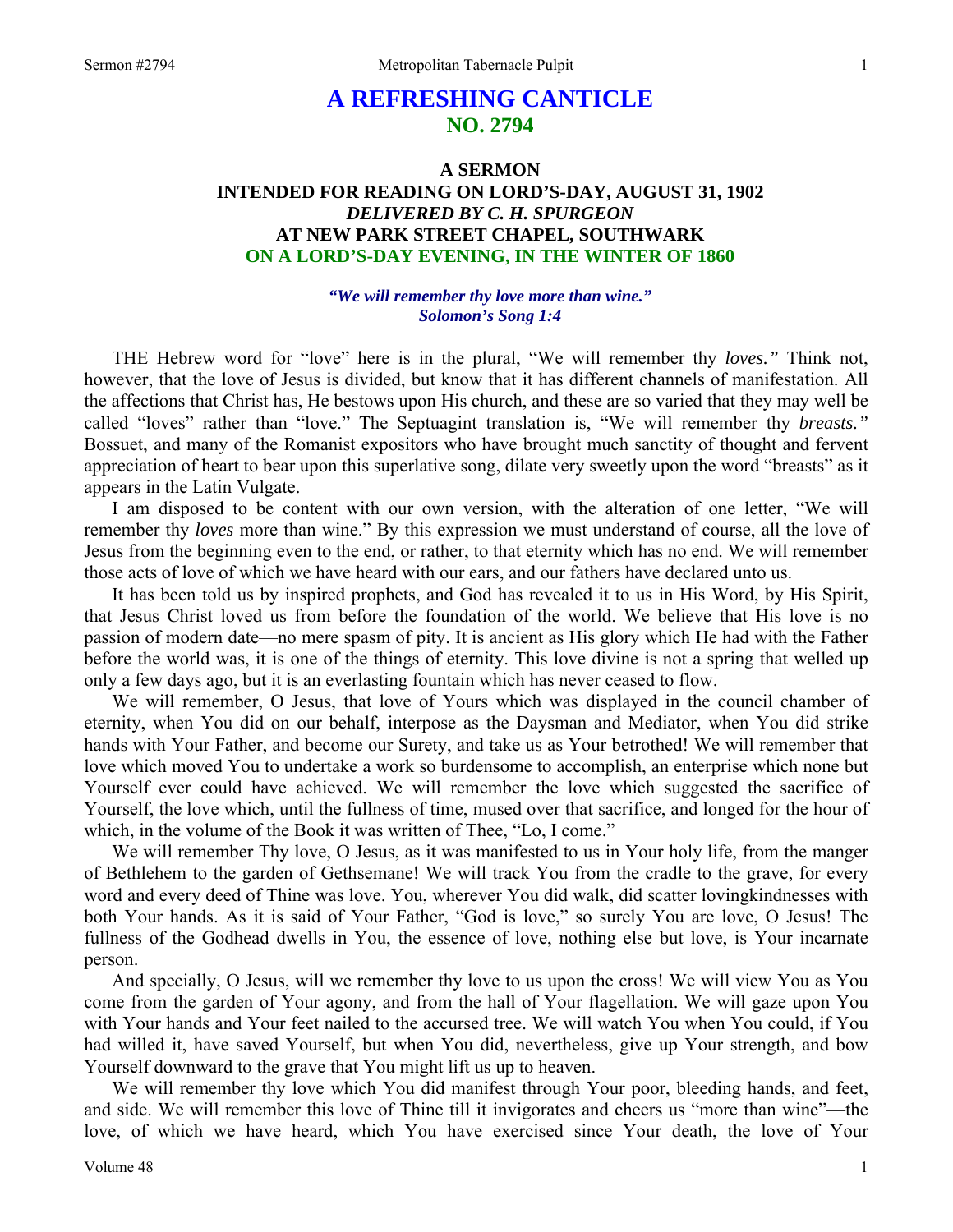resurrection, the love which prompts You continually to intercede before Your Father's throne, that burning lamp of love which will never let You hold Your peace until Your chosen ones are all safely housed, and Zion is glorified, and the spiritual Jerusalem is settled on her everlasting foundations of light and love in heaven. We will remember all Your love, from its beginning in the eternal past to the eternity that is to come, nay, we will try to project our thoughts and imagination, and so to remember that as long as eternity shall continue, even forever and for evermore, so long shall Your love exist in all its glory, undiminished in its luster or its force. "We will remember thy love more than wine."

Nor is this all the love we have to remember. Though we ought to recollect what we have heard, and what we have been taught, I think the spouse means more than this. "We will remember thy loves"—not only what we have been told, but what we have felt.

Come, dear hearers, let each one of you speak for yourselves, or rather, do you think of this for yourselves, and let me speak of it for you. I will remember thy love, O Jesus, Your love to me when I was a stranger, wandering far from God, the love which restrained me from committing deadly sin, and withheld my hand from self-destruction! I will remember the love which tracked me in my course—

#### *"When Satan's blind slave, I sported with death."*

I will remember the love which held back the axe when Justice said, "Cut it down; why cumbereth it the ground?" I will remember the love that took me into the wilderness, and stripped me there of all my self-righteousness, and made me feel my weight of guilt, and the burden of my iniquity. Specially will I remember the love which said to me, "Come unto me, and I will give thee rest." I cannot forget that matchless love which in a moment, washed my sins away, and made my spotted soul white as the driven snow.

Can *you* forget, my brothers and sisters, that happiest of days when Jesus first whispered to you, "I am thine, and thou art Mine"? I can never forget the transporting hour when He spoke thus to me, it is as fresh in my memory now as if it had only happened this afternoon. I could sing of it if it were right to stop a sermon for a sonnet, I could sing of that love passing all measure, which took my soul, and washed it in the precious blood of Jesus, and then clothed it in the spotless robe of His righteousness. O love divine, You do excel all other loves, that You could deal with such a rebellious, traitorous worm, and make that worm an heir of heaven!

But we have more love than this to recollect—all the love that we have felt since then. I will remember the valley of Baca and the Hill Mizar, nor shall my soul forget those chambers of fellowship where You have unveiled Yourself to me. If Moses had his cleft in the rock, where he could see the back parts of his God, we also have had our clefts in the rock, where we have seen the full splendors of the Godhead in the person of Christ. Did David remember the tracks of the wild goat, where he was hunted on the mountains—the cave of Adullam, the land of Jordan, and of the Hermonites? We too, can remember spots equally dear to these in blessedness. "The Lord hath appeared of old unto me, saying, Yea, I have loved thee with an everlasting love: therefore with lovingkindness have I drawn thee."

Christian, can you not recollect the sweet exchanges there have been between yourself and your Lord, when you have left your griefs at His feet, and borne away a song? Can you not remember some happy seasons when you went to Him empty, and came away full? Is your heart heavy just now? It has not always been so. There have been times when, like David, you could dance before the Lord, times of holy merriment when, like Miriam, you could strike your timbrel, and say to those around you, "Sing ye to the LORD, for He has triumphed gloriously." There have been times when Jesus and you have not been strangers to one another, for He has linked His arms in yours, and walked along with you, and there have been other times when your head has been upon His bosom, and you could feel His heart beating with warm love to you.

Thus, then, in the summary of Christ's loves, which I will now humbly endeavor to pass in review, it will be necessary for me to mention, not only the love we have heard about, but the love we have felt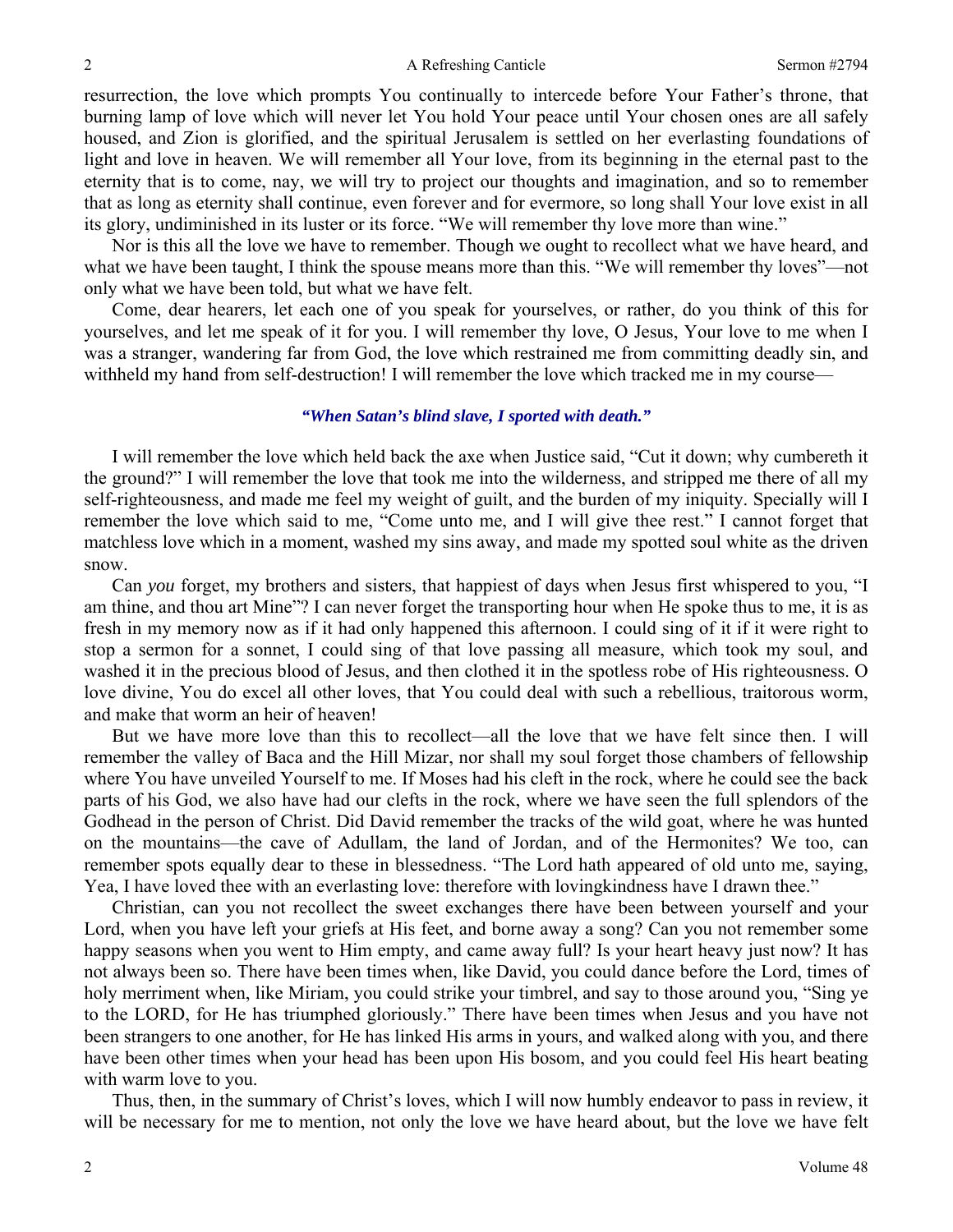#### Sermon #2794 **A Refreshing Canticle** 3

and enjoyed. Do not suppose dear brothers and sisters, that I am able to refresh your memories upon this sacred subject. It is the Holy Spirit's work to assist you in that matter, but I do trust that the resolution contained in our text will be formed in the heart of every one of you, "We will remember thy loves more than wine," and that you will have the grace to carry out that resolution.

**I.** Here then, beloved, we have A RESOLUTION POSITIVELY EXPRESSED, "We *will* remember thy love."

Why does the spouse speak so positively? Because she is inspired, she is not like Simon Peter when he said, "Although all shall be offended, yet will not I." She is speaking the truth, for she will not forget the love of her Lord. Why is that? For one very good reason, because she cannot. If the church could forget Christ's love to her, she would do so. She is such a forgetful wife that all her Husband's affections would be lost upon her, were it possible.

But that cannot be, there is something about the love of Christ that makes it adhere to those upon whom it is bestowed, we cannot forget it. It enters into the heart, like wine that seasons the cask, and the scent thereof abides. It pervades the soul, it permeates every faculty, it brings the secret thoughts into obedience to Christ, it flows through every vein of hope and fear, passion and desire. So the spouse could truthfully say to her Lord, "We *will* remember thy love." The virtue was not in her own constancy, but in the tenacity of His affection, wherefore she could not help remembering it.

What is there in the love of Christ that will compel us to remember it? The things that we recollect best are of certain kinds.

Some that we remember best have been *sublime things*. When we have stood, for the first time, where we could see a lofty mountain, whose snowy summit pierced the thick ebon clouds, we have said, "We shall never forget this sight." When Humboldt, the great traveler, had his first view of the vast prairies of North America, he declared that he could never forget the sensations of that moment.

I can imagine how Dr. Livingstone, when he first came in sight of the magnificent falls which he discovered, might well say, "To my dying day, I shall hear the rushing of that tremendous stream of water." I can myself remember an unusually violent thunderstorm, when the lightnings flew across the heavens, flash after flash, without a moment's pause, as though a thousand suns were dashing through the sky. I recollect the consternation of men and women when a neighboring house was struck by the lightning, and burnt with a terrific blaze which could scarcely be seen by reason of the brightness of the lightning. My recollection of that terrible scene will never depart from me.

The sublimity of what we have seen often causes us to remember it. So is it with the love of Christ. How it towers to heaven! And mark how brightness succeeds brightness, how flash follows after flash of love unspeakable and full of glory! There is no pause, no interval of darkness or blackness, no chasm of forgetfulness. Its sublimity compels us to remember its manifestation.

Again, we are pretty sure to recollect *unusual things*. If we were asked whether we recollected that the sun had risen, we might say, "It is not a matter of memory at all. I feel certain that it did, though I did not see it." But if we are asked if we ever saw an eclipse, "Oh, yes!" we reply, "we recollect that, we remember watching it, and how disappointed we were because it was not as dark as we expected it to be." Many people do not notice the stars much, but who forgets a comet? Everybody recollects that phenomenon of nature because it is unusual. When we see something strange, uncommon, out of the ordinary way, the memory at once fixes upon it, and holds it fast.

So is it with the love of Christ. It is such an extraordinary thing, such a marvelous thing, that the like was never known. Ransack history, and you cannot find its parallel. There is but one love that is like it, that is the love of the Father to His only begotten Son. Besides this, there is nothing to which we can compare the love of Christ to His people. That constellation of the cross is the most marvelous that is to be seen in the spiritual sky, the eye, once spellbound by its charms, must retain its undying admiration, because it is the greatest wonder of wonders and miracle of miracles which the universe ever saw.

Sometimes too, things which are not important in themselves are fixed on the memory because of *certain circumstances* which happen in association with them. The country people often say, if you ask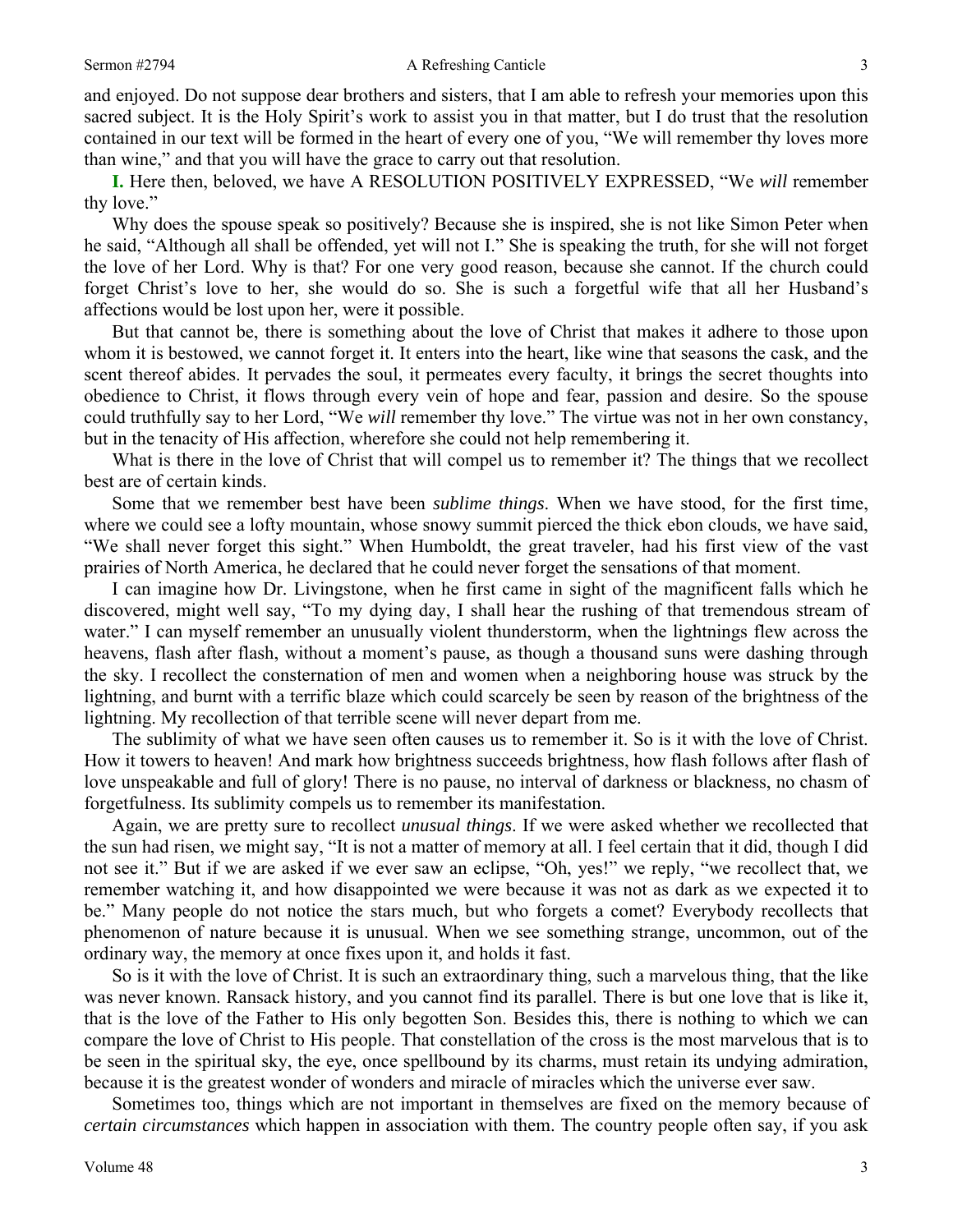them whether they recollect such and such a year, "Ah, Master! it was the year of the hard frost, wasn't it?" Another time they will say, "Why, yes! that was the year when the blight fell upon our gardens, and all our potatoes were of no use, and we were nearly starved that winter." Circumstances help to make us recollect facts. If something particular in politics should happen on our birthday, or our wedding day, or on some other notable occasion, we would say, "Oh, yes! I recollect that, it happened the day I was married, or the day So-and-so was buried."

Now, we can never forget the love of Christ because the circumstances were so peculiar when for the first time, we knew anything at all about it. We were plunged in sin and ruin, we were adrift on the great sea of sin, we had no hope, we were ready to sink, and no shore was near, but Jesus came and saved us. We can never forget those circumstances, with some of us, they were truly awful, beyond all description. Therefore, we cannot forget the time when Jesu's love first dawned upon our minds.

I think, my dear friends, I might give you twenty reasons why it would be impossible for the children of God to forget the love of Christ to them, but above and beyond every other reason is this one, *Christ will not let His people forget His love*.

If at any time He finds them forgetful, He will come to them, and refresh their memories. If all the love they have ever enjoyed should be forgotten by them, He will give them some fresh manifestations of love. "Have you forgotten My cross?" He asks, "then I will cause you to remember it afresh, for at My table I will manifest Myself to you as I have not done of late. Do you forget what I did for you in the council chamber of eternity? Then I will remind you of it, for you still need a Counselor, and I will come to your relief just when you are at your wits' end, and I will give you wisdom. Have you forgotten that I called you to Myself when you were a stranger? I will bring you back from your wanderings, and then you will recollect Me again."

Mothers do not let their children forget them if they can help it. If the boy has gone to Australia, and he does not write home, his mother writes to him, "Has my John forgotten his mother?" Then there comes back a sweet epistle which lets the mother know that the gentle hint she gave him was not lost.

So is it with Christ, He often says to one of His forgetful children, "What! is your heart cold to Him who loved you so much that He could not live in heaven without you, but must needs come to earth, go out into the wilderness, up to the cross, and down to the grave in order to find you?" Be you sure that He will have our hearts, prone to wander, He knows that they are, and we feel it ourselves, but He will have them.

Oh, that He would drive the nail of the cross right through your hearts, that it might be forever fastened there! Painful might the process be, some sharp affliction might tear your flesh, yet, if that would bring you near your Lord, and keep you near Him, you might thank Him even for the affliction, and love Him all the more because of it.

**II.** Now let us advance another step, and look at THE COMPARATIVE RESOLUTION, "We will remember thy love *more than wine."*

Why is "wine" mentioned here? I take it to be used here as a figure. The fruit of the vine represents the chief of earthly luxuries. "I will remember thy love more than the choicest or most exhilarating comforts which this world can give me." We have many things which we might compare to wine, in the good and in the bad sense too—good, because they cheer, and comfort, and invigorate; bad, because, when we rely upon them, they intoxicate, they overthrow, and cast down to the ground.

We very readily remember the good things of earth for a season. When creature comforts abound with us, and we have happy and merry days, we recollect them, and when nights of darkness come upon us, we remember the days of our brightness, and we talk of them. It is so with the widow bereaved of her husband, she remembers the days of her happiness, when the partner of her joys was with her, she recollects his affectionate words, and his sweet deeds of love.

In the case of the mother bereaved of her child, she recalls the love that child had to her, and the solace it was to her when her little one slept on her bosom. Have you become poor? Then the "wine" that you recollect is the wealth you once possessed, you remember how you had no need to tramp over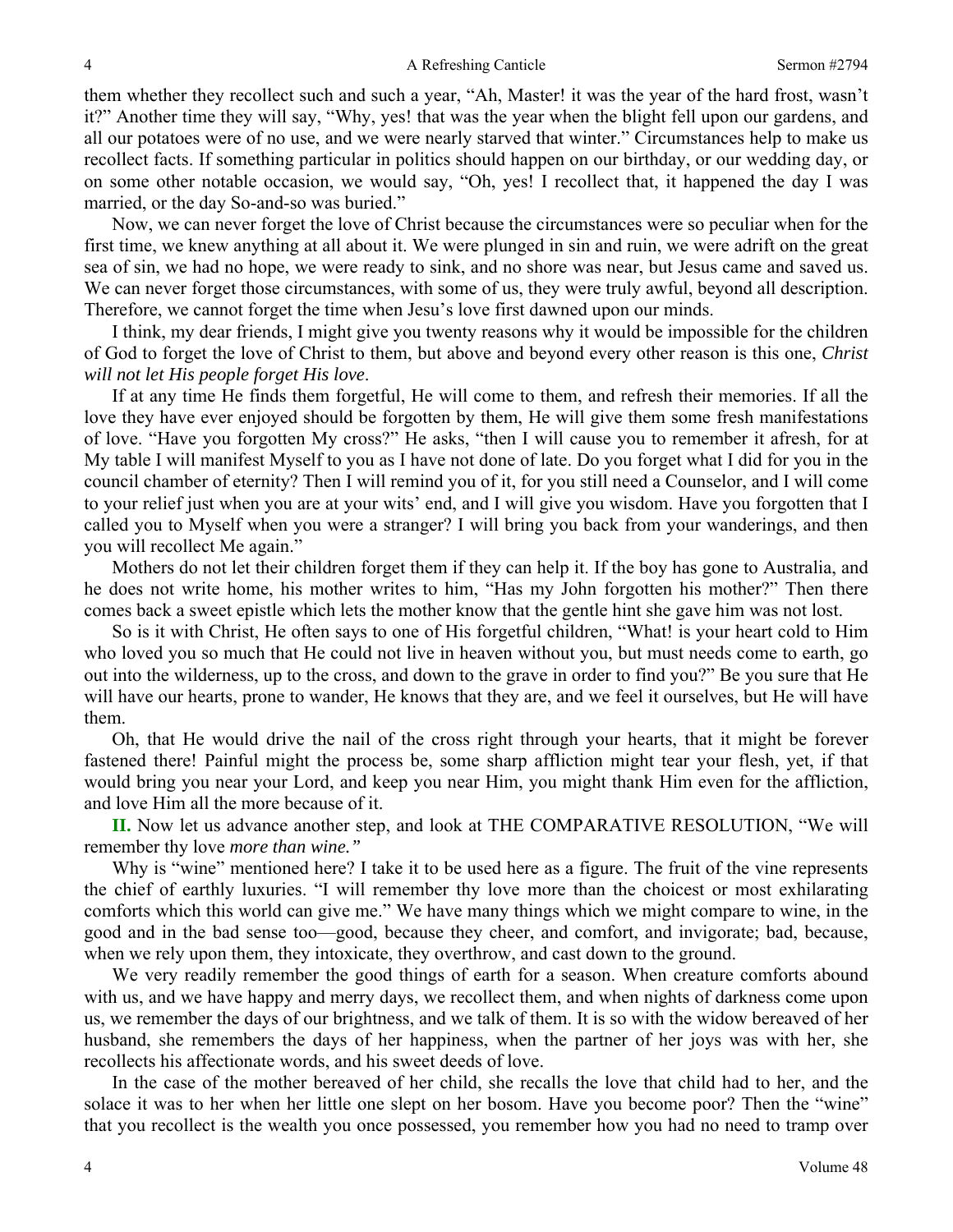weary miles, and to shiver in the wintry cold. Now that your pain has come, you recollect your former joy, and it makes your present pain all the more painful.

This "wine" may be to a minister, the joy of being successful, and there may come to him days when his chapel will be half empty, and then he will look back with regret, upon the joys he once possessed. The spouse saith, "We will remember thy love more than all earthly comforts." She cannot help doing so, if she could, she would recollect the world rather than heaven, she would have a remembrance of creature comforts, and she would be forgetful of her Lord.

The fact is the impression which the love of Christ makes on the true believer is far *greater and deeper* than the impression which is made by anything earthly. Mere mortal joys write their record on the sand, and their memory is soon effaced, but Christ's love is like an inscription cut deeply into marble, the remembrance of it is deeply engraven in our hearts.

The joy of the creature is something like a lithograph cut lightly on the stone, when the stone is cleaned, the picture is gone, but the love of Christ is like the steel engraving, it is deeply cut, and cannot be easily erased. Earthly joys tread with light feet, and leave but a faint impression, but the love of Christ treads into the very core of our soul at every footstep, and therefore it is that we remember it better than we remember any earthly pleasure.

Earthly comforts too, like wine, leave but a *mingled impression*. In the cup of joy there is a dash of sorrow. There is nothing we have here below which is not somewhat tainted with grief. Solomon has warned us against the sparkling wine, "Look not thou upon the wine when it is red, when it giveth his colour in the cup, when it moveth itself aright. At the last it biteth like a serpent, and stings like an adder." Even friendship, the very cream of joy, trembles on the confines of disappointment, as it is written, "Cursed be the man that trusteth in man, and maketh flesh his arm."

But in Christ's love there is nothing for you to ever regret, when you have enjoyed it to the full, you cannot say that there has been any bitterness in it. When you have come forth from the secret chamber of communion with your Lord, you have realized the purity of His love, there has been nothing to qualify your enjoyment of it.

When you have been to a party of your friends, you have said, "I have been very happy, *but*—I could not enjoy myself there six days in a week," but when you have been with Christ, you have felt that you could enjoy yourself in that way to all eternity, you could not have too much of such fellowship, for there was nothing in it to mar your happiness. True, there is the remembrance of your sin, but that is so sweetly covered by your Lord's forgiveness and graciousness, that His love is indeed better than wine. It has had all the good effects of wine, but none of its ill results.

Equally true is it that the remembrance of earth's comforts, of which wine is the type, must be but *transient*. If the sinner could live many days, and have much wealth, would he remember it when he entered the unseen world? Ah! he might remember it, but it would be with awful sighs and sobs. You know how Abraham spoke across the great gulf to the rich man in hell, "Son, remember that thou in thy lifetime received thy good things, and likewise Lazarus evil things: but now he is comforted, and thou art tormented." But we can say, of the love of Christ, that it is better than wine, for we shall rejoice to remember it in eternity—

> *"There, on a green and flowery mount, Our weary souls shall sit, And with transporting joys recount"—*

What shall we recount? Dr. Watts says—

### *"The labors of our feet;"*

but I do not think so, I believe we shall recount the labors of Him who lived and died for us. That is what we shall talk of in heaven, sure I am that this is the theme of all the music and songs of Paradise.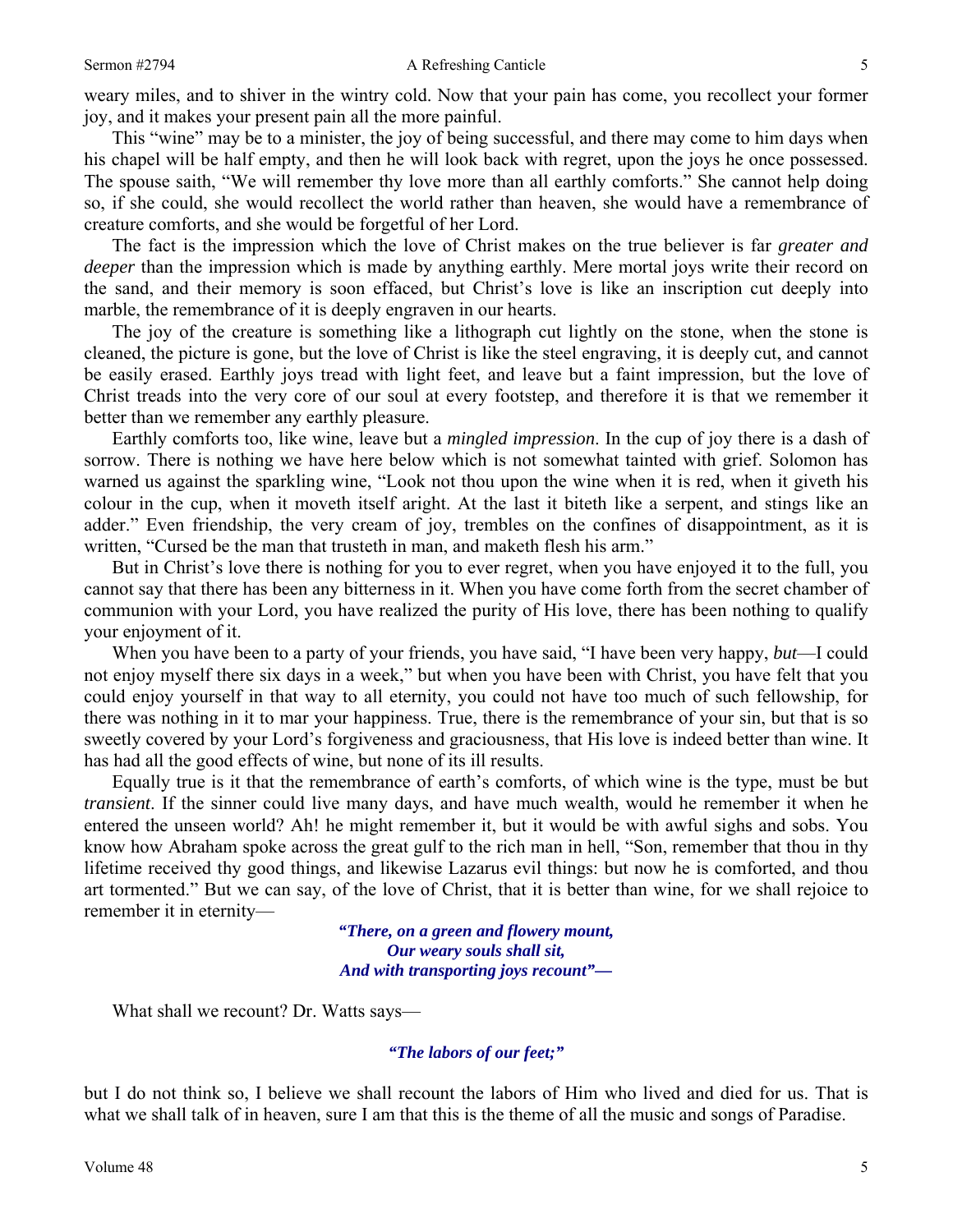*"Jesus, the Lord, their harps employ, Jesus, my Love, they sing! Jesus, the life of all our joys Sounds sweet from every string."* 

Do you not see then, why this comparison is made in our text? We remember Christ's love more than the best earthly comforts, because they make but a feeble impression, a mingled impression, a marred impression, and their impression, at best, is but transient, but the love of Christ is remembered as something that is better than wine.

I have to hurry over these different points, but if you enjoy hearing about this subject as much as I delight in preaching upon it, you would not mind listening to me all night long, and I should not mind preaching right through the night. Surely, this is a theme that sets one's tongue at a happy liberty. "My tongue is the pen of a ready writer" if I can but feel the love of Christ shed abroad in my heart.

**III.** Now, thirdly, I am to speak of THE PRACTICAL EFFECTS OF REMEMBERING CHRIST'S LOVE.

If we remember the love of Christ to us, the first practical effect will be that *we shall love Him*. Can I remember thy love to me, O my sweet Lord, and not love Thee in return? Surely, Dr. Watts was right when he wrote—

> *"Come, Holy Spirit, heavenly Dove, With all Thy quickening powers, Come, shed abroad a Savior's love, And that shall kindle ours."*

True is it, O Jesus, that there is no light of love in our hearts except the light of Your love! It is the holy fire from Your altar that must kindle the incense in the censer of our hearts. There is no living water to be drawn out of these dry wells, You, O Jesus, must supply them from the bubbling spring in Your own heart! When my heart is conscious of Your love, it loves You in return.

Another practical effect of remembering Christ's love will be, *love to the brethren*. When we remember Christ's love as we ought, we shall not meet one of Christ's brethren without falling in love with him directly. Christ has some very poor brethren, and some very unhandsome ones.

David sent to inquire whether there were any left of the house of Saul to whom he might show kindness for Jonathan's sake. Ziba told him that Jonathan had a son named Mephibosheth who was lame on his feet. What did David do when he heard this? Did he say, "I will have nothing to do with him, I do not want a lame fellow like that stumbling about my palace"? Oh, no! he might be lame on his feet, but he was Jonathan's son, so David sent for him, and said to him, "Thou shalt eat bread at my table continually."

Did you ever know one of Christ's beloved who was lame on his feet? There is a little lameness, somewhere or other, about all of them, and if we only love those saints who are very holy, it will seem as if we only loved them for their own sakes, but if we love Christ's deformed and crippled children, that looks like loving them for His sake. And I think, if you could remember what a clumsy child you were yourself, you would not look with such disdain upon any of God's other children.

Ministers have much to bear in connection with some of their people. One man's judgment is so keen that you are always afraid of saying something amiss in his presence, another man's temper is so hot that you cannot meddle with him for fear you should provoke a quarrel, another man is so worldly that although he has the grace of God in his heart, it seems to be only like a spark in damp tinder. Christ has many very unseemly children, yet if we can but see that they are Christ's, if they have only a little likeness to Him, we love them directly for His sake, and are willing to do what we can for them out of love to Him. The remembrance of the love of Christ to us will, I repeat, always kindle in us a love towards all the brethren.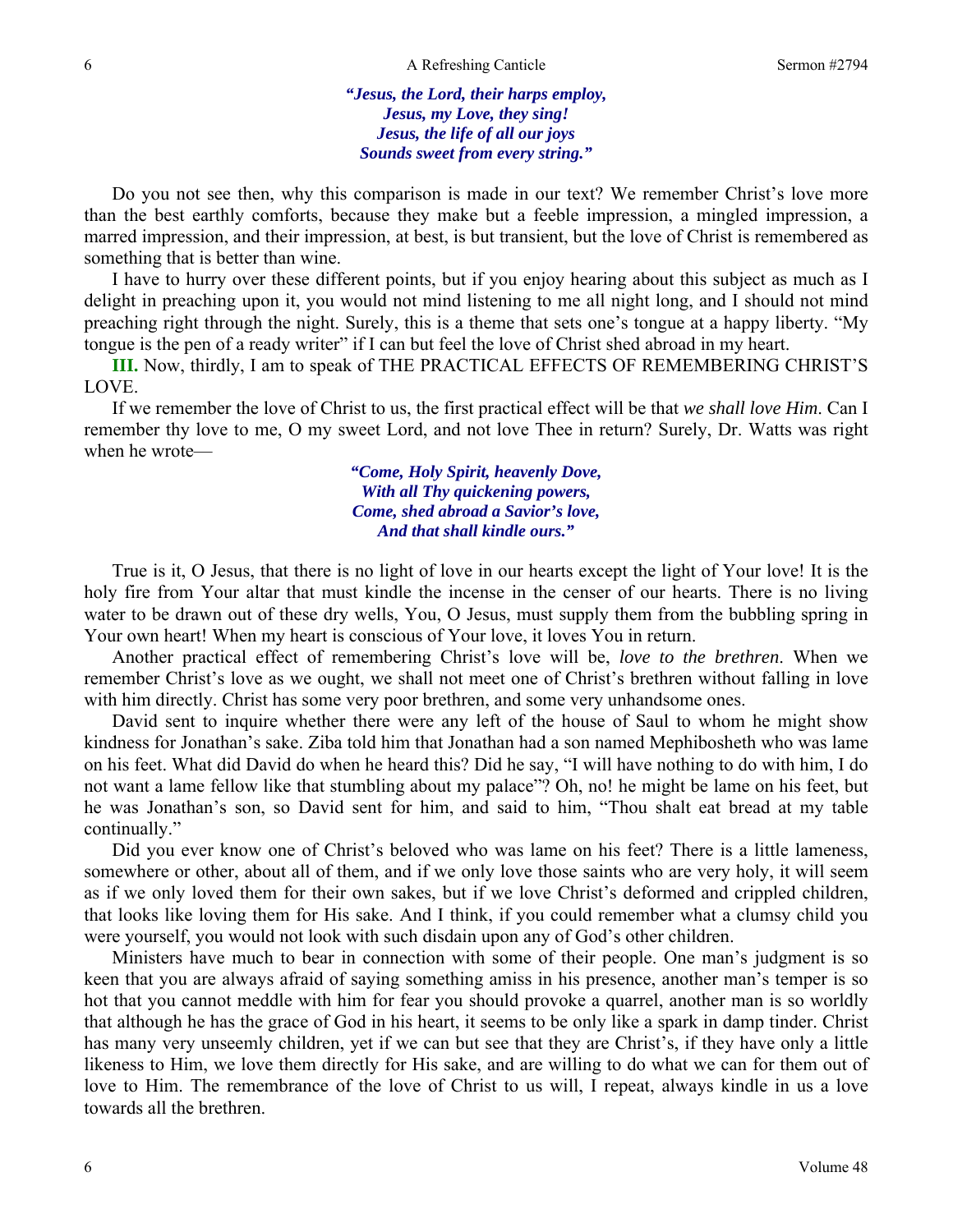The next effect will be *holy practice*. When we remember the love of Christ to us, we shall hate sin. Feeling that He has bought us with His precious blood, we shall abhor the very name of iniquity. When Satan tempts us, we shall each one say, "Get thee gone, for I will have nothing to do with you, I remember Christ's love to me."

Have you never heard the story of the Indian woman who, when she was enticed by some great chief who wished to lead her astray, made to him this noble answer, "I know no one in the world to be beautiful or attractive but my husband"? So will the believer say, when he is tempted, "I know of nothing that is good but Christ, I know of no one who is so fair as He is, so be gone, black Satan, my heart is given wholly to Christ, and I will have nothing to do with you."

Another effect of remembering the love of Christ will be *repose of heart in time of trouble*. When we have for a while lost the light of God's countenance, when we are like the apostle in that great storm at sea, and are in a place where two seas meet, and our vessel is already broken by the violence of the waves, when darkness increases our fears, or daylight reveals fresh dangers, then is it specially sweet to remember the love of our Lord.

In such a time as that, the tried believer can say, "He did love me once, and His love never changes. Though I cannot now see the light of His countenance, I know that He is still the same as He always was. I remember the garden of delights where He revealed His love to me, and the banqueting house where He gave me such choice fare, and I feel persuaded that He has not forgotten His poor spouse, but that He will come to her again, and once more lift her out of the mire, set her feet upon a rock, put a new song into her mouth, and establish her goings."

A constant remembrance of Christ's love to us will make us always cheerful, dutiful, holy. Dear Lord, grant us this boon, for if You will enable us to remember thy love more than wine, You will give us all good things in one. Let Your good Spirit but keep us up to this good resolution, and we shall be both holy and happy, honoring You and rejoicing in You.

**IV.** Lastly, I would put before you A FEW PRACTICAL SUGGESTIONS AS TO PRESERVING A DEEPER AND MORE SINCERE REMEMBRANCE OF CHRIST'S LOVE than you have hitherto done.

The old Puritan divines frequently compared their hearers to the Egyptian dog that ran to the Nile and drank, and then ran away, they came up to the meeting house, and heard the minister, took a little sip of the Gospel, which sufficed them, and then they were off! One preacher said that he wished they were like the fishes, not come and lap at the stream, as the dog did, but swim in it and live in it.

There are too many in this age, who are content with hearing a little of Christ's love, a sip by the way is all that they seem to need. But it would be far better if you could come up to Rutherford's ideal, "I would have my soul sunk over its masthead in a sea of love to Christ. I would be sunk fifty fathoms deep in the mighty shoreless ocean of His love, so that there might be nothing left of me, and that I might be swallowed up in love to Christ, and in Christ's love to me."

I expect dear brethren and sisters, that your complaint is that you cannot recollect good things as you fain would. I know very well how you feel. You hear a sermon, and become for a while absorbed in holy meditation, but you have to return to your shop early tomorrow morning, and you only quitted it as late as twelve o'clock on Saturday night. There are six days for the world, and only one for heaven, it is no wonder that you find the sermon so difficult to remember. You remind me of a person going out into a garden on a dark night, carrying a lighted candle. If the wind should blow, there is such a careful shielding of the light with the hand, lest it should be blown out.

In like manner, it is but a feeble light that you bear away from the public ministry, and there are ten thousand winds blowing around you, and trying to put it out. You must indeed be careful to keep it alight all the week in your recollection. Let me give you a little practical advice as to how you may keep constantly in your mind a remembrance of Jesus Christ's love.

One of the first things I would recommend to you is *frequent meditation*. See if you cannot more often get a quarter of an hour all alone, that you may sit down, and turn over and over again the love of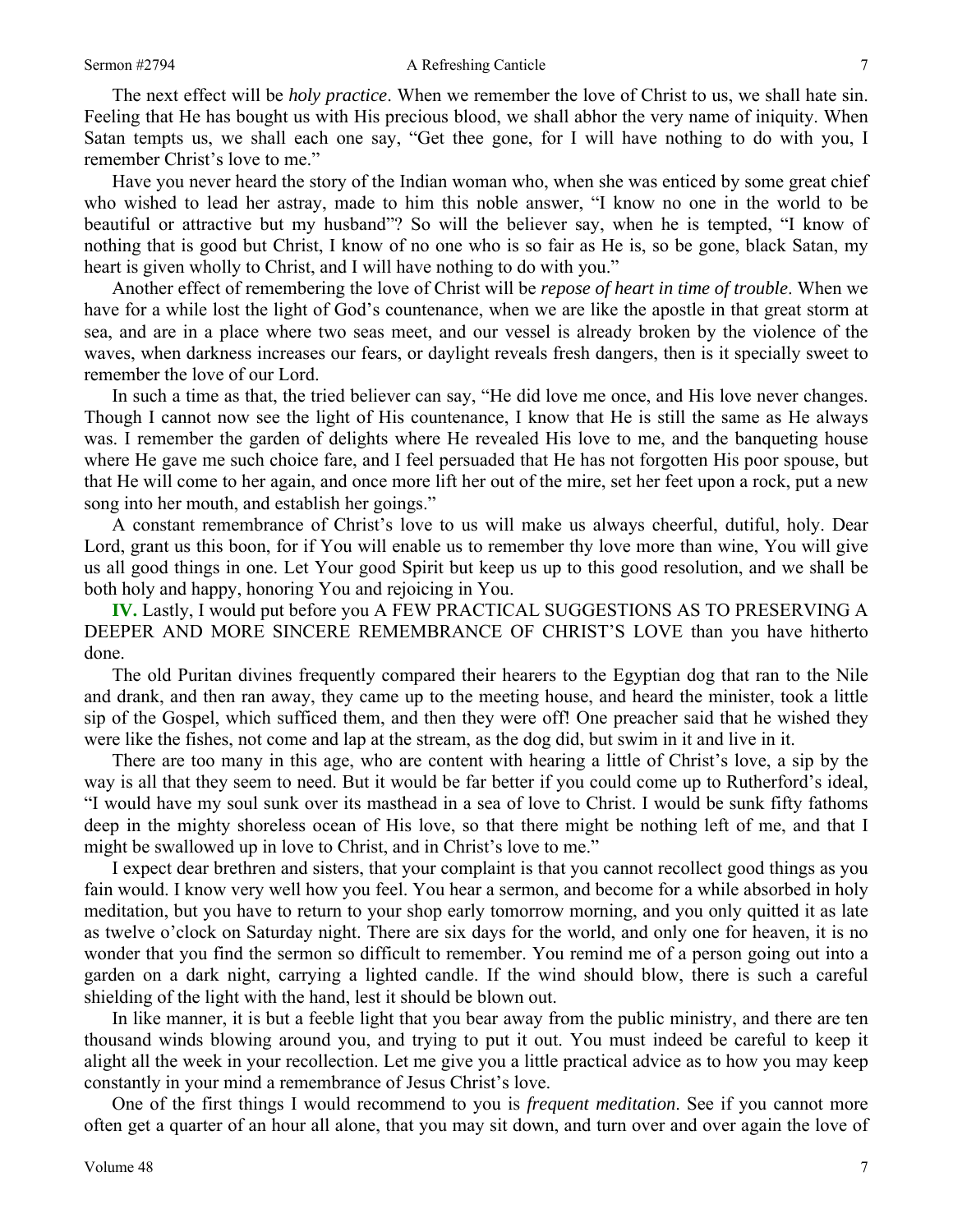Christ to you. Remember that souls grow more by meditation than by anything else. The cattle go round the fields and crop the grass, that is like hearing the Word. But afterwards, they lie down in a quiet corner and chew the cud, that is like meditating upon what we have heard. Get a quarter of an hour, if you can, to masticate and digest the Word.

"A quarter of an hour!" says someone, "why, I could not get five minutes!" I would not be hard with you, dear brother, but I think you could, days can sometimes be pulled out either at one end or at the other. If you cannot lengthen the day at the night end, cannot you pull it out at the morning end? Is there not a possibility of a little saving of time at some hour during the day? You will do none the less work for allowing time for meditation and prayer. Our old proverb says, "Prayer and provender hinder no man's journey," and I believe that prayer and meditation hinder no man's work.

Do try to get a little time to think about your soul. What, so much time to be occupied with this dusty, sinful world, and so little time to be devoted to that which relates to heaven! So much time to be employed concerning meat, and drink, and clothes, and so little time to be given to thoughts of our precious Savior and all His loveliness! Get a little time alone, beloved, for that will help to keep you right. You would not forget your Master's love nearly as much as you do if you would secure more time for meditation upon it.

Another means of remembering Christ's love is this. *Take care that you are not content with what you knew of Christ's love yesterday*. You want to know a little more about it today, and you ought to know still more about it tomorrow. Some Christians do not commune with their Lord nearly as often as they ought, I wonder how they manage to live on in such a fashion. They get a little manna once a month and they try to live on that until another month comes round. They meet with their Savior perhaps at the communion table—and not always then—and they are content to live from day to day without having fellowship with Him. Be not you one of that order of Christians.

Seek for daily—nay, more than that—continual communion with the Lord Jesus Christ. You are to pray for daily bread, then surely, He who bade you do that must mean that you should seek to be fed daily with Himself, who is the Bread of heaven. I do not like to hear people talk about what they knew of Jesus five or six years ago, unless they can also tell something of what they know of Him now.

What would you think of a wife who said, "My husband spoke kindly to me some years ago, and I saw him five years ago, but I have not seen him since"? You would say, "How can the woman live if she is a loving wife, without seeing her husband? Is he in the same house with her, and yet has he not spoken to her all that while?"

The Lord Jesus is always near to you, and do you mean to say that you can live without fellowship with Him? Yes, you can, for some of you do, but I pray you not to live so any longer, for it is a poor, starving way of dragging on a miserable existence. You have just enough religion to make you wretched, you have not enough to make you happy, get a great deal more of it. Drink deeply at the heavenly spring of fellowship. If you learn a little more about Christ every day, you will not be likely to forget what you already know of Him.

Then again, as another way of keeping in your heart what you do know—*take care, when you have a sense of Christ's love, that you let it go down deeply*. If there were a nail so placed that it would slacken its hold a little every day for six days, if I had the opportunity of driving it in the first day, I would try to drive it in right up to the head, and to clinch it.

So, if you have not much time for fellowship and communion with Christ, if you have only a short season for meditation, try to drive the nail well home. Do not be content with merely thinking about Christ, seek to see Him before your eyes as manifestly crucified. See Him as He groans in the garden, and do not be content unless you can groan with Him. See Him as He hangs upon the cross, and do not rest satisfied until you can feel that you are crucified with Him. Realize your fellowship with Him as He rises from the tomb, for this will help very much to keep you right.

I have heard the story of a man, who was passing by a house where a poor idiot lad with a piece of sandpaper, was scouring away at a brass plate. The man asked what he was doing, and he replied, "I am